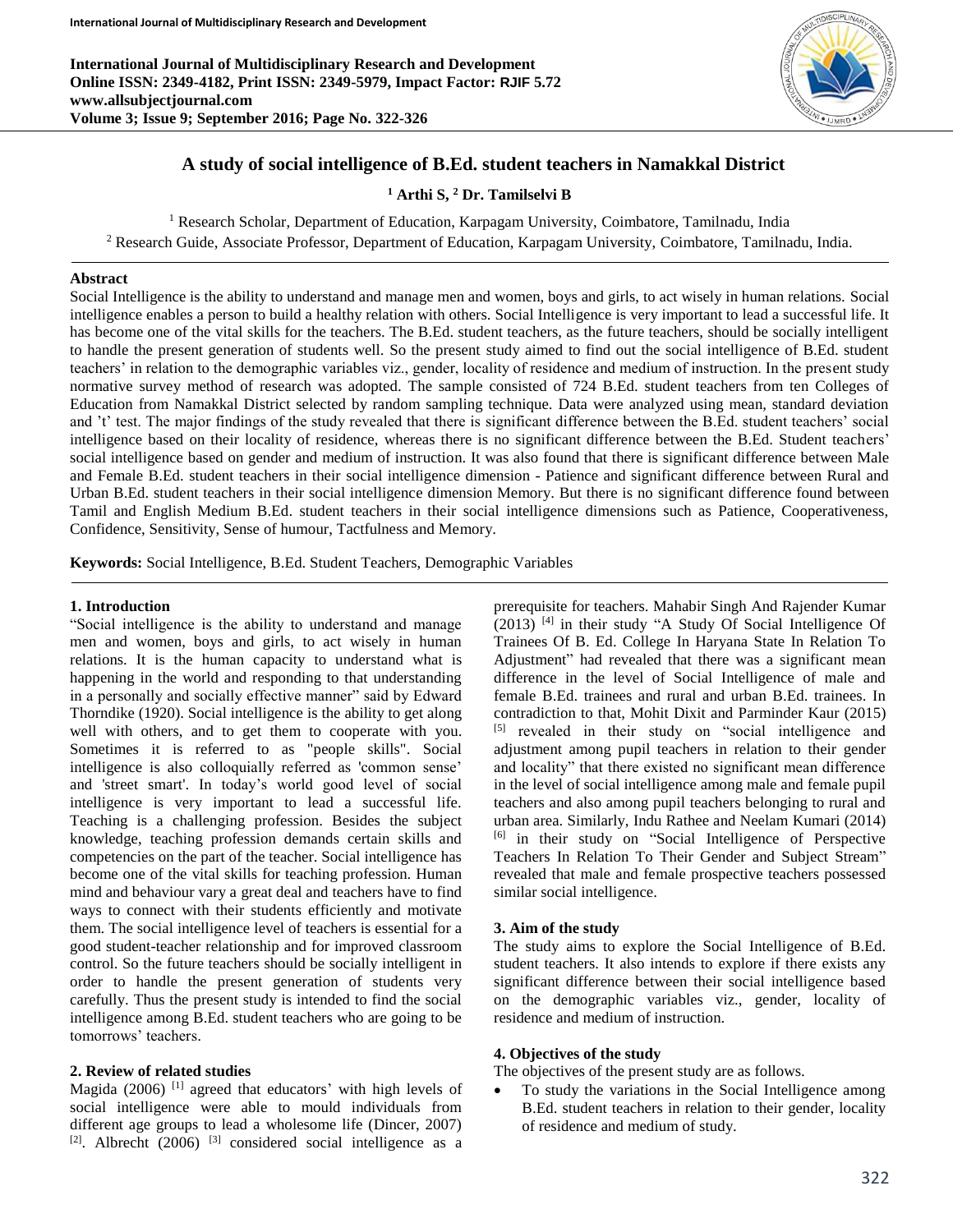- To study the following dimensions of Social Intelligence among B.Ed. student teachers based on gender, locality of residence and medium of study.
- Patience.
- Cooperativeness,
- Confidence,
- Sensitivity,
- Sense of Humour,
- Tactfulness and
- Memory

# **5. Hypotheses**

In the present study null hypotheses are framed.

- Ho 1: There is no significant difference between male and female B.Ed. student teachers in their Social Intelligence.
- Ho 2: There is no significant difference between rural and urban B.Ed. student teachers in their Social Intelligence.
- Ho 3: There is no significant difference between Tamil and English medium B.Ed. student teachers in their Social Intelligence.
- Ho 4: There is no significant difference between male and female B.Ed. student teachers in their social intelligence dimensions viz., Patience, Cooperativeness, Confidence, Sensitivity, Sense of Humour, Tactfulness and Memory.
- Ho 5: There is no significant difference between Rural and Urban B.Ed. student teachers in their social intelligence dimensions viz., Patience, Cooperativeness, Confidence, Sensitivity, Sense of Humour, Tactfulness and Memory.
- Ho 6: There is no significant difference between Tamil and English Medium B.Ed. student teachers in their social intelligence dimensions viz., Patience, Cooperativeness, Confidence, Sensitivity, Sense of Humour, Tactfulness and Memory.

### **6. Materials and methods**

### **6.1. Method**

In the present study Normative Survey method of research is adopted.

# **6.2. Sample of the study**

The population of the present study is the Student Teachers studying B.Ed. degree programme in Colleges of Education affiliated to Tamil Nadu Teacher Education University (TNTEU), Chennai. A part of the population is called a sample. The sample of the present study consists of 724 B.Ed.

student-teachers studying in the College of Education from Namakkal District selected by random sampling technique. Among them 284 are male and 440 are female.

# **6.3 variables of the study**

The variables of the present study are categorized into two groups as dependent variable and demographic variables. Social intelligence is the dependent variable while gender, locality of residence and medium of instruction are the demographic variables.

## **6.4. Tool used in the study**

The investigator has adopted the Social Intelligence Scale which was originally developed and standardised by Dr. N.K.Chadha and Usha Ganesan (1986) and it was modified with the help of the experts and standardised after Pilot study. The reliability and validity of the modified tool are found out. The tool consists of 21 statements. These 21 statements were divided into seven dimensions with three statements under each. The dimensions are Patience, Cooperativeness, Confidence, Sensitivity, Sense of Humour, Tactfulness and Memory.

## **6.5. Pilot study**

Before going for the final study a pilot study was done involving 150 B.Ed. student teachers from three different Colleges of Education of Namakkal District. Among them 58 were male and 92 were female. The tool was validated by establishing reliability and validity. The reliability of the tool was established as 0.71 using test retest method and the validity was established through content validity and face validity.

### **6.6. Final Study**

In the final study, the modified and standardized Social Intelligence Scale was administered to a sample of 724 B.Ed. student teachers studying in ten different Colleges of Education in Namakkal District of Tamilnadu. The collected questionnaires were properly scored and later on various statistical techniques were carried out to get the results. The statistical techniques used in the present study are frequency, mean, standard deviation and 't' test.

### **7. Findings and Inferences**

Ho 1: There is no significant difference between male and female B.Ed. student teachers in their Social Intelligence.

Table 1: Showing the significance of difference in the mean score of b.ed. Student teachers' social intelligence with regard to their gender

| <b>Social Intelligence</b>       | Gender |     | Mean  | SD | Remarks @ 5% level of Sig |  |
|----------------------------------|--------|-----|-------|----|---------------------------|--|
| <b>Total Social Intelligence</b> | Male   | 284 | 38.39 |    |                           |  |
|                                  | Female | 440 | 38.43 |    | NS                        |  |

The data analysis exhibited in the above table for the total score of social intelligence revealed that there is no significant difference in the Social Intelligence of male and female B.Ed. student teachers, as the calculated 't' value 0.171 is less than

the table value 1.96 at 5 % level of significance. Hence the null hypothesis is accepted.

Ho 2: There is no significant difference between rural and urban B.Ed. student teachers in their Social Intelligence.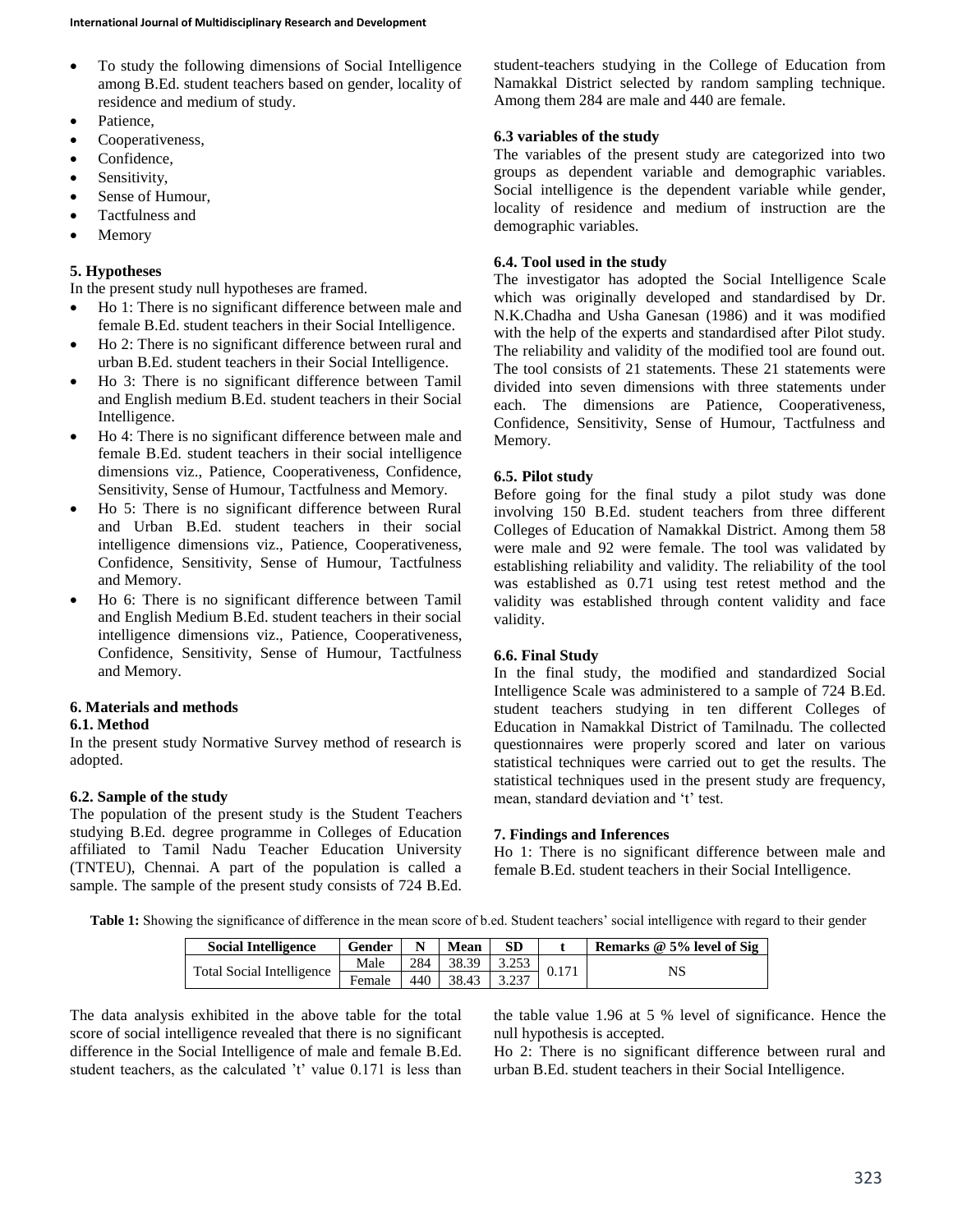#### **International Journal of Multidisciplinary Research and Development**

**Table 2:** Showing the significance of difference in the mean score of b.ed. Student teachers' social intelligence with regard to their locality of residence

| <b>Social Intelligence</b> | <b>Locality of Residence</b> |     | Mean  |       |  | Remarks @ 5% level of Sig |
|----------------------------|------------------------------|-----|-------|-------|--|---------------------------|
| Total Social Intelligence  | Rural                        |     | 38.28 | 3.198 |  |                           |
|                            | Jrban                        | 147 | 38.92 |       |  |                           |

From the above table it is understood that there is a significant difference in the social intelligence of urban and rural B.Ed. student teachers as the calculated 't' value 2.123 is greater than the table value 1.96 at 5% level of significance. Hence

the null hypothesis is rejected.

Ho 3: There is no significant difference between Tamil and English medium B.Ed. student teachers in their Social Intelligence.

**Table 3:** Showing the significance of difference in the mean score of b.ed. Student teachers' social intelligence with regard to their medium of instruction

| <b>Social Intelligence</b>       | <b>Medium of Instruction</b> |     | Mean  |       | Remarks @ 5% level of Sig |
|----------------------------------|------------------------------|-----|-------|-------|---------------------------|
| <b>Total Social Intelligence</b> | Tamil                        | 479 | 38.36 | 0.650 | NS                        |
|                                  | English                      | 245 | 38.52 |       |                           |

The data analysis presented in the above table revealed that there is no significant difference in the social intelligence of Tamil and English medium B.Ed. student teachers, as the calculated 't' value 0.65 is less than the table value 1.96 at 5 % level of significance. Hence the null hypothesis is accepted.

Ho 4: There is no significant difference between male and female B.Ed. student teachers in their social intelligence dimensions viz., Patience, Cooperativeness, Confidence, Sensitivity, Sense of Humour, Tactfulness and Memory.

| Table 4: Showing the significance of difference in the mean score of b.ed. Student teachers' social intelligence dimensions with regard to their |  |
|--------------------------------------------------------------------------------------------------------------------------------------------------|--|
| gender                                                                                                                                           |  |

| <b>Social Intelligence Dimensions</b> | Gender | N   | Mean | <b>SD</b> | T     | Remarks @ 5% level of Sig |  |
|---------------------------------------|--------|-----|------|-----------|-------|---------------------------|--|
|                                       | Male   | 284 | 7.36 | 1.328     |       |                           |  |
| Patience                              | Female | 440 | 7.52 | 1.388     | 1.965 | S                         |  |
|                                       | Male   | 284 | 5.98 | 1.295     |       |                           |  |
| Cooperativeness                       | Female | 440 | 5.91 | 1.314     | 0.714 | <b>NS</b>                 |  |
| Confidence                            | Male   | 284 | 7.21 | 1.317     |       |                           |  |
|                                       | Female | 440 | 7.14 | 1.378     | 0.692 | <b>NS</b>                 |  |
|                                       | Male   | 284 | 6.43 | 1.257     |       | <b>NS</b>                 |  |
| Sensitivity                           | Female | 440 | 6.48 | 1.259     | 0.582 |                           |  |
|                                       | Male   | 284 | 4.45 | 0.898     |       |                           |  |
| Sense of humour                       | Female | 440 | 4.41 | 0.849     | 0.560 | <b>NS</b>                 |  |
|                                       | Male   | 284 | 4.34 | 0.788     | 0.160 | <b>NS</b>                 |  |
| Tactfulness                           | Female | 440 | 4.35 | 0.804     |       |                           |  |
|                                       | Male   | 284 | 2.62 | 0.625     |       |                           |  |
| Memory                                | Female | 440 | 2.61 | 0.699     | 0.188 | <b>NS</b>                 |  |

Significant difference is found between male and female B.Ed. student teachers in their Patience where the calculated 't' value 1.965 is greater than the table value 1.96 at 5% level of significance. Hence the null hypothesis is rejected in this case. Whereas, there is no significant difference between male and female B.Ed. student teachers in their Cooperativeness  $(t =$ 0.714), Confidence (t=  $0.692$ ), Sensitivity (t =  $0.582$ ), Sense of Humour (t = 0.560), Tactfulness (t = 0.160) and Memory (t =

0.188) as the calculated 't' value is less than the table value 1.96 at 5 % level of significance. Hence the null hypothesis is accepted in all these cases.

Ho 5: There is no significant difference between Rural and Urban B.Ed. student teachers in their social intelligence dimensions viz., Patience, Cooperativeness, Confidence, Sensitivity, Sense of Humour, Tactfulness and Memory.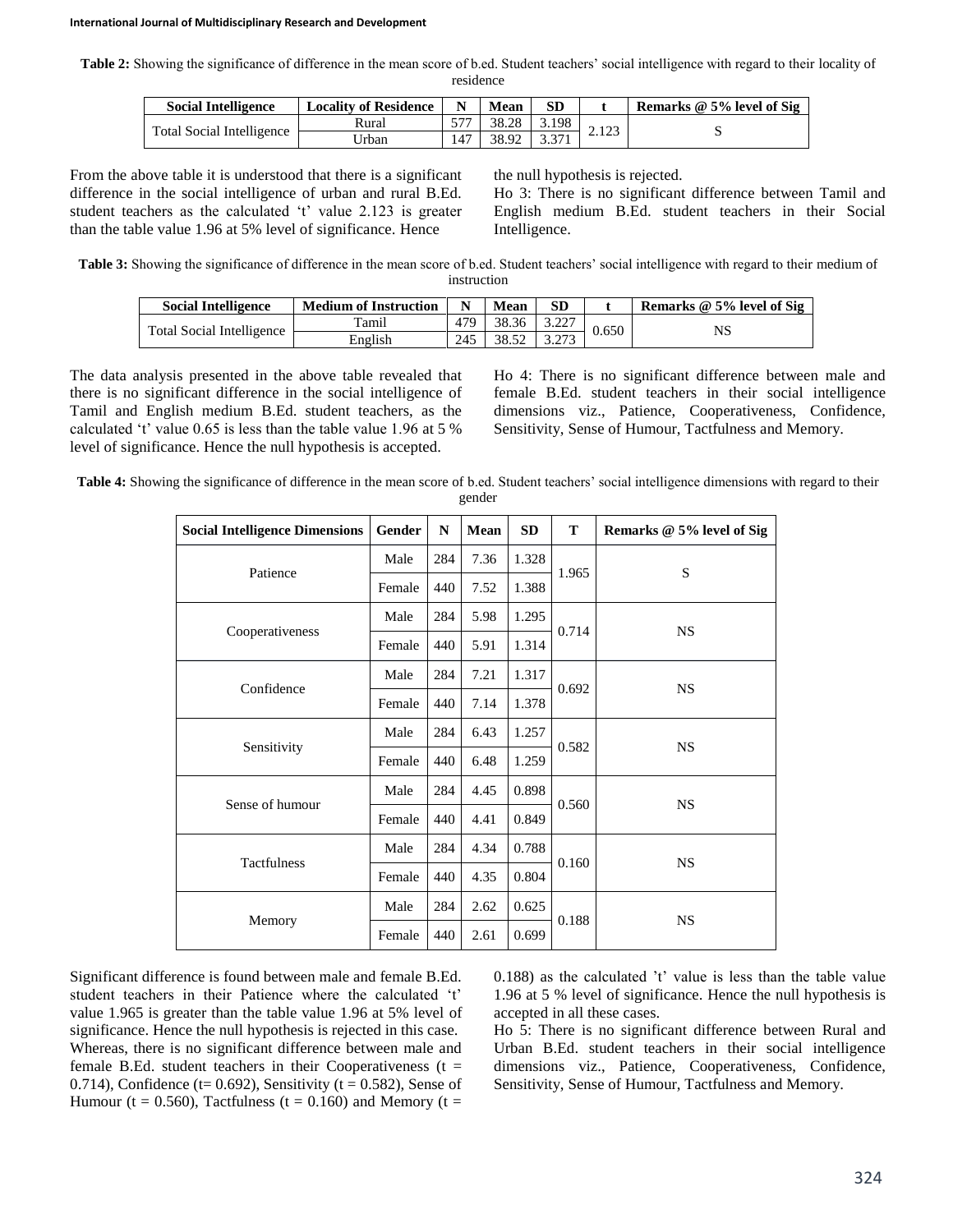| <b>Social Intelligence Dimensions   Locality of Residence</b> |              |     | Mean | SD    | T     | Remarks @ 5% level of Sig |
|---------------------------------------------------------------|--------------|-----|------|-------|-------|---------------------------|
| Patience                                                      | Rural        | 577 | 7.45 | 1.390 |       |                           |
|                                                               | Urban        | 147 | 7.48 | 1.273 | 0.229 | <b>NS</b>                 |
|                                                               | 577<br>Rural |     | 5.92 | 1.278 | 0.844 | <b>NS</b>                 |
| Cooperativeness                                               | Urban        | 147 | 6.02 | 1.412 |       |                           |
|                                                               | Rural        | 577 | 7.18 | 1.343 | 0.557 | <b>NS</b>                 |
| Confidence                                                    | Urban        | 147 | 7.11 | 1.400 |       |                           |
|                                                               | Rural        | 577 | 6.42 | 1.243 |       |                           |
| Sensitivity                                                   | Urban        | 147 | 6.61 | 1.306 | 1.646 | <b>NS</b>                 |
|                                                               | Rural        | 577 | 4.40 | 0.880 | 1.818 |                           |
| Sense of humour                                               | Urban        | 147 | 4.54 | 0.813 |       | <b>NS</b>                 |
| <b>Tactfulness</b>                                            | Rural        | 577 | 4.32 | 0.795 | 1.443 | <b>NS</b>                 |
|                                                               | Urban        | 147 | 4.43 | 0.802 |       |                           |
|                                                               | Rural        | 577 | 2.59 | 0.684 | 2.105 |                           |
| Memory                                                        | Urban        | 147 | 2.72 | 0.606 |       | S                         |

Table 5: Showing the significance of difference in the mean score of b.ed. Student teachers' social intelligence dimensions with regard to their locality of residence

The above table also revealed that there is no significant difference between Rural and Urban B.Ed. student teachers in their Social Intelligence Dimensions such as Patience t= 0.229, Cooperativeness  $t= 0.844$ , Confidence  $t= 0.557$ , Sensitivity  $t= 1.646$ , Sense of humor  $t= 1.818$  and Tactfulness  $t=1.443$  as the calculated 't' value is less than the table value 1.96 at 5 % level of significance. Hence the null hypothesis is accepted.

But there is a significant difference between urban and rural

B.Ed. student teachers in their social intelligence dimension - Memory, as the calculated 't' value 2.105 is greater than the table value 1.96 at 5% level of significance. Hence the null hypothesis is rejected.

Ho 6: There is no significant difference between Tamil and English Medium B.Ed. student teachers in their social intelligence dimensions viz., Patience, Cooperativeness, Confidence, Sensitivity, Sense of Humour, Tactfulness and Memory.

Table 6: Showing the significance of difference in the mean score of b.ed. Student teachers' social intelligence dimensions with regard to their medium of instruction

| <b>Social Intelligence Dimensions</b> | <b>Medium of Study</b> | N   | Mean | <b>SD</b> | T     | Remarks @ 5% level of Sig |
|---------------------------------------|------------------------|-----|------|-----------|-------|---------------------------|
| Patience                              | Tamil                  | 479 | 7.41 | 1.408     | 1.341 | <b>NS</b>                 |
|                                       | English                | 245 | 7.56 | 1.278     |       |                           |
| Cooperativeness                       | Tamil                  | 479 | 6.00 | 1.308     | 1.874 |                           |
|                                       | English                | 245 | 5.81 | 1.295     |       | <b>NS</b>                 |
| Confidence                            | Tamil                  | 479 | 7.16 | 1.368     | 0.158 | <b>NS</b>                 |
|                                       | English                | 245 | 7.18 | 1.330     |       |                           |
| Sensitivity                           | Tamil                  | 479 | 6.44 | 1.244     | 0.706 |                           |
|                                       | English                | 245 | 6.51 | 1.286     |       | <b>NS</b>                 |
| Sense of humour                       | Tamil                  | 479 | 4.41 | 0.882     | 0.823 | <b>NS</b>                 |
|                                       | English                | 245 | 4.47 | 0.842     |       |                           |
| Tactfulness                           | Tamil                  | 479 | 4.32 | 0.800     | 1.157 | <b>NS</b>                 |
|                                       | English                | 245 | 4.39 | 0.790     |       |                           |
|                                       | Tamil                  | 479 | 2.62 | 0.665     | 0.031 | <b>NS</b>                 |
| Memory                                | English                | 245 | 2.62 | 0.683     |       |                           |

It is also understood from the above table that there is no significant difference between Tamil and English Medium B.Ed. student teachers in their Social Intelligence Dimensions such as Patience  $t= 1.341$ , Cooperativeness  $t= 1.874$ ,

Confidencet= 0.158, Sensitivity t= 0.706, Sense of humour t= 0.823, Tactfulness  $1.157$  and Memory  $t=$  0.031 as the calculated 't' value is less than the table value 1.96 at 5 % level of significance. Hence the null hypothesis is accepted.